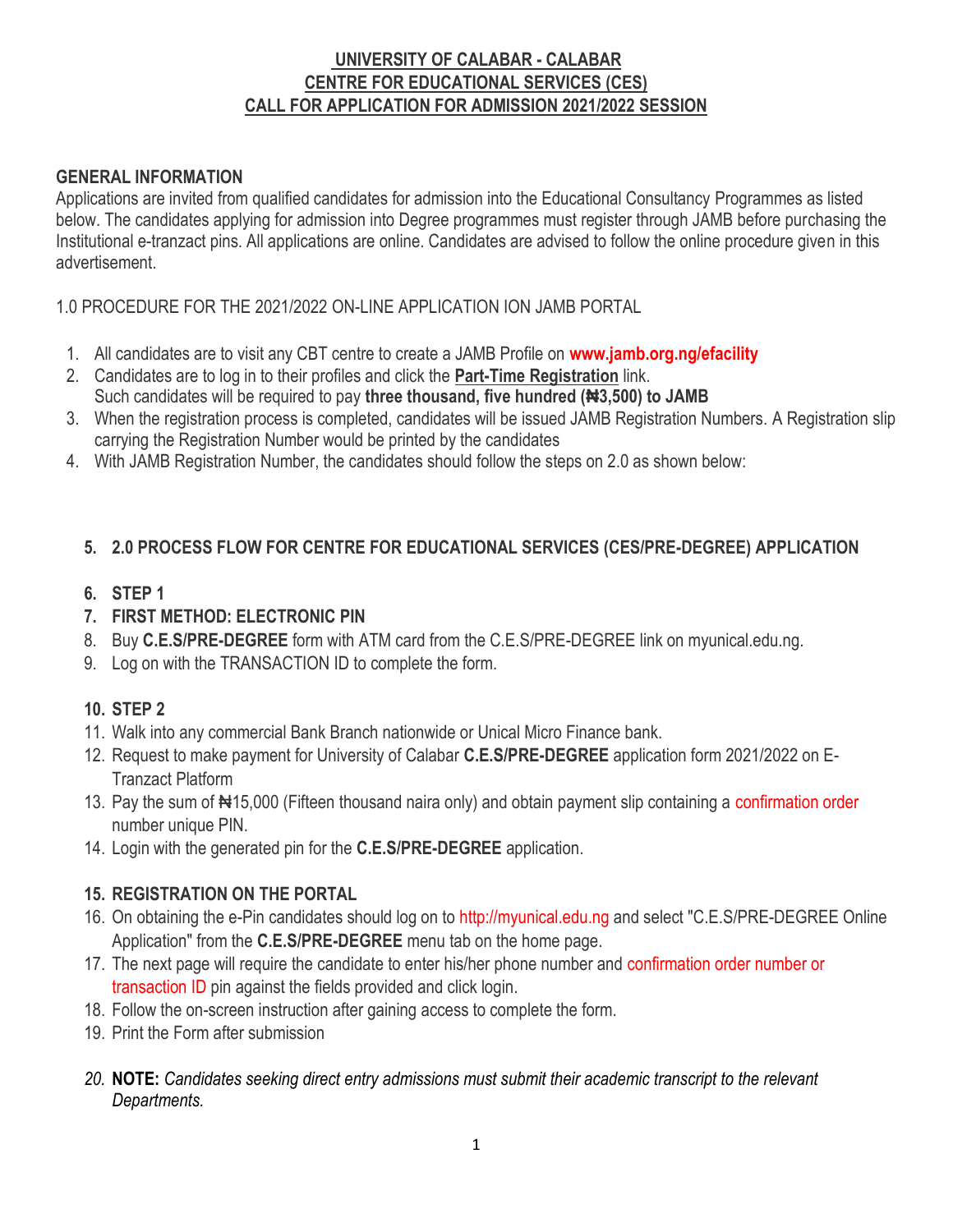| S/NO                   | <b>PROGRAMME</b>                                                                                                                                                                                                                                                  |
|------------------------|-------------------------------------------------------------------------------------------------------------------------------------------------------------------------------------------------------------------------------------------------------------------|
| $\mathbf{1}$           | <b>PRE-DEGREE PROGRAMME :</b>                                                                                                                                                                                                                                     |
|                        | Duration: One Academic Session in Science, Agriculture, Education (Science), Management Science, Art, and Social Science                                                                                                                                          |
|                        | Location: Pre-degree Directorate                                                                                                                                                                                                                                  |
|                        | <b>Admission Requirements:</b>                                                                                                                                                                                                                                    |
|                        | Credit-level passes at not more than two sittings in (WASC/NECO/GCE O/L, NABTECH) English Language, Chemistry, Biology/Agric<br>Science, Mathematics and one Science/Social Science subject and at least a pass in Physics. Students admitted into the Pre-degree |
|                        | programme with a Credit in Agriculture and/or pass in Physics will only be sent to the Faculty of Agriculture on successful completion of<br>the programme.                                                                                                       |
|                        | Applicants awaiting results may also apply. Such applications shall only be considered on receipt of the pending results within the period<br>allowed for such consideration.<br>Applicants must have 2018 JAMB result.                                           |
| $\overline{2}$         | PRE-DEGREE IN FRENCH STUDIES                                                                                                                                                                                                                                      |
|                        | <b>Duration:</b> One full academic session.                                                                                                                                                                                                                       |
|                        | Location: Pre-degree Directorate                                                                                                                                                                                                                                  |
|                        | <b>Admission Requirements:</b>                                                                                                                                                                                                                                    |
|                        | Five Credit-level passes in WASC/GCE O' level/NECO, NABTECH at not more than two sittings, including English Language and one Arts                                                                                                                                |
|                        | or Social Science subject. JAMB results for 2018 will be used.                                                                                                                                                                                                    |
|                        | Note: A pre-knowledge of French is not a requirement.                                                                                                                                                                                                             |
| <b>FACULTY OF ARTS</b> |                                                                                                                                                                                                                                                                   |
| 3                      | <b>BACHELOR'S DEGREE IN LINGUISTICS AND COMMUNICATION STUDIES</b><br>1.                                                                                                                                                                                           |
|                        | Location: Faculty of Arts                                                                                                                                                                                                                                         |
|                        | <b>Admission Requirements:</b>                                                                                                                                                                                                                                    |
|                        | (a) FIVE (5) YEAR PROGRAMME                                                                                                                                                                                                                                       |
|                        | Candidates must have credits in five O/level relevant subjects, including English Language and Mathematics in not more than                                                                                                                                       |
|                        | two sittings.                                                                                                                                                                                                                                                     |
|                        | (b) FOUR (4) YEAR PROGRAMME                                                                                                                                                                                                                                       |
|                        | For Direct entry admission, Candidate must in addition to (a) above possess at least the NCE in Linguistics or any Nigerian or<br>foreign language, a college diploma or certificate in TESL.                                                                     |
|                        | FACULTY OF ARTS AND SOCIAL SCIENCE EDUCATION                                                                                                                                                                                                                      |
|                        |                                                                                                                                                                                                                                                                   |
| 4                      | BACHELOR'S DEGREE IN CONTINUING EDUCATION AND DEVELOPMENT STUDIES<br>1.                                                                                                                                                                                           |
|                        | The Department currently awards a Bachelor of Education (B.Ed.) Degree in Continuing Education and Development Studies in<br>the following areas.                                                                                                                 |
|                        | Literacy and Vocational Education, Community Development, Extension and Social Development, Cooperative Management,                                                                                                                                               |
|                        | Correspondence and Distance Education, Women Education and Development, Industrial and Labour Studies, Social Work                                                                                                                                                |
|                        | Education, Environmental Adult Education, Communication Arts Education, Administration of Adult and Non-Formal Education,                                                                                                                                         |
|                        | Non-Governmental Organisations and Development and Programme Development and Evaluation                                                                                                                                                                           |
| 5                      | <b>BACHELOR'S DEGREE IN ENVIRONMENTAL EDUCATION</b><br>2.                                                                                                                                                                                                         |
|                        | Location: Faculty of Arts and Social Science Education<br><b>Admission Requirements:</b>                                                                                                                                                                          |
|                        | (a)FOUR (4) YEAR PROGRAMME                                                                                                                                                                                                                                        |
|                        | Candidates seeking admission into Bachelor's Degree in Environmental Education must possess one of the following                                                                                                                                                  |
|                        | qualifications:                                                                                                                                                                                                                                                   |
|                        | (a) NCE or its equivalent in two teaching subjects at MERIT level. The candidate should also possess at least five O/level                                                                                                                                        |
|                        | credits or its equivalent including English Language and Mathematics                                                                                                                                                                                              |
|                        | (b) Diploma in Education or in any related discipline approved by the University of Calabar obtained at merit level provided the                                                                                                                                  |
|                        | candidate also has at least five credit passes at O/level including English Language and Mathematics.                                                                                                                                                             |
|                        | (b) FIVE (5) YEAR PPROGRAMME                                                                                                                                                                                                                                      |
|                        | Applicant must have the SSCE/WACE/GCE/NECO/TC II with passes at Credit level in at least five relevant subjects including                                                                                                                                         |
|                        | English Language and Mathematics obtained in not more than two settings.                                                                                                                                                                                          |
|                        | <b>Teaching Options:</b>                                                                                                                                                                                                                                          |
|                        | i) Environmental Education in Science (Biology, Chemistry, Mathematics and Psychology)                                                                                                                                                                            |
|                        | ii) Environmental Education in Social Science (Geography, Economics, Political Science, Social Studies)                                                                                                                                                           |
|                        | iii) Tourism Education                                                                                                                                                                                                                                            |
|                        | <b>FACULTY OF EDUCATIONAL FOUNDATION STUDIES</b>                                                                                                                                                                                                                  |
|                        |                                                                                                                                                                                                                                                                   |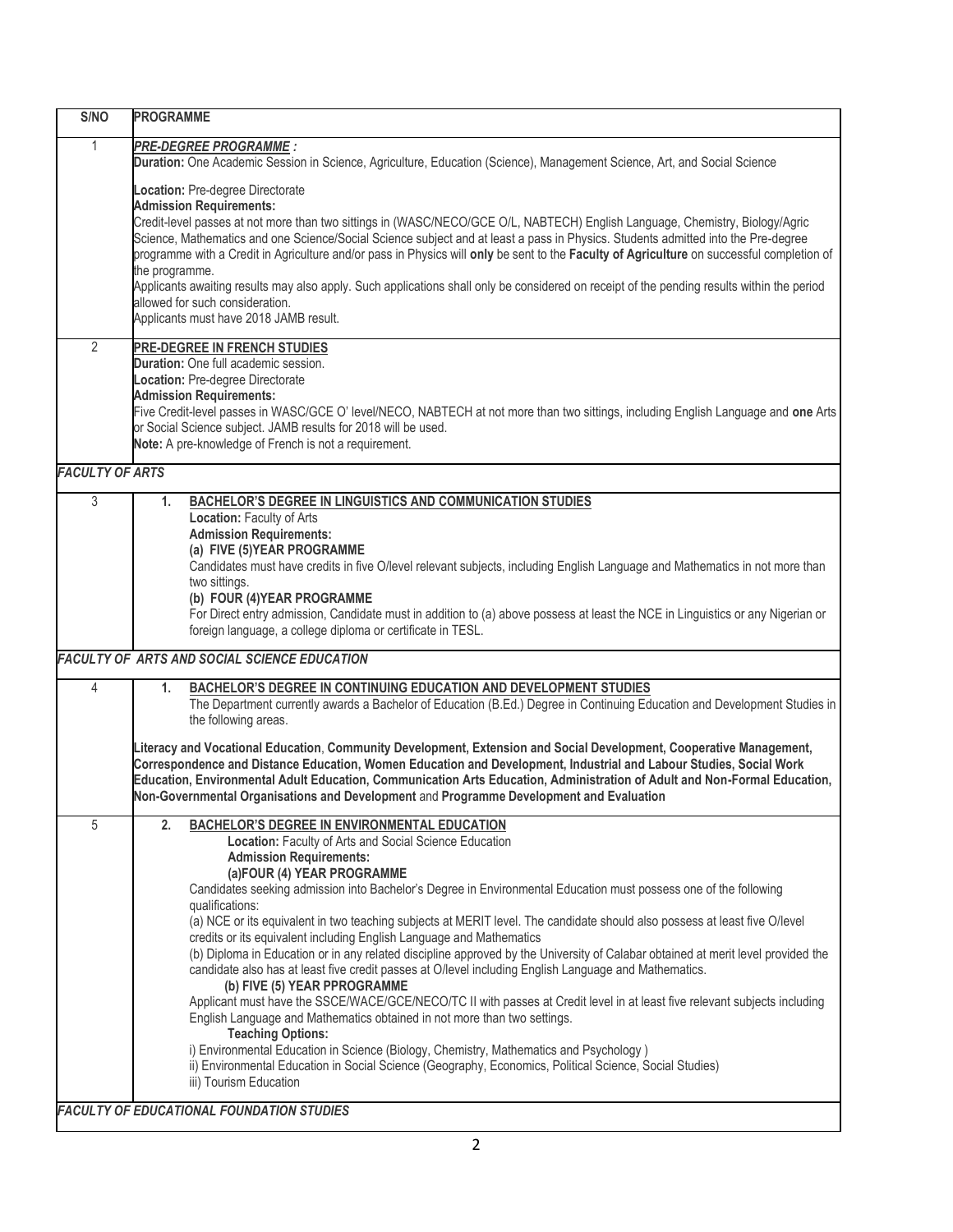| 6  | <b>BACHELOR'S DEGREE IN EDUCATIONAL MANAGEMENT</b><br>1.                                                                                                                                                                                  |
|----|-------------------------------------------------------------------------------------------------------------------------------------------------------------------------------------------------------------------------------------------|
|    | Location: Faculty of Educational Foundation Studies                                                                                                                                                                                       |
|    | <b>Admission Requirement:</b>                                                                                                                                                                                                             |
|    | (a) FOUR (4) YEAR PROGRAMME                                                                                                                                                                                                               |
|    | (i) Post NCE with credit or merit passes in at least one major subject, credit in English Language and Mathematics in<br>Non-Science options at O/Level obtained in not more than two sittings.                                           |
|    | (ii) Diploma in Education and other relevant discipline from a recognized tertiary institution with five (5) credits at O/L including English                                                                                             |
|    | anguage and Mathematics in not more than two sittings.                                                                                                                                                                                    |
|    | (b) FIVE (5) YEAR PROGRAMME                                                                                                                                                                                                               |
|    | Five O/Level credit passes to include English Language, and Mathematics, in not more than two sittings.                                                                                                                                   |
|    | <b>Teaching Options:</b>                                                                                                                                                                                                                  |
|    | Educational Administration is offered alongside any of the under-listed options:                                                                                                                                                          |
|    | English                                                                                                                                                                                                                                   |
|    | Economics                                                                                                                                                                                                                                 |
|    | <b>Political Science</b><br><b>Social Studies</b>                                                                                                                                                                                         |
|    | BACHELOR'S DEGREE IN EDUCATIONAL TECHNOLOGY (B.ED. EDU.TECHNOLOGY)<br>2.                                                                                                                                                                  |
|    |                                                                                                                                                                                                                                           |
|    | Location: Faculty of Educational Foundation Studies                                                                                                                                                                                       |
|    | <b>Admission Requirements:</b>                                                                                                                                                                                                            |
|    | (a) FOUR (4) YEAR PROGRAMME                                                                                                                                                                                                               |
|    | Candidate seeking admission into the Bachelor's degree in Education Technology must possess one of the under-                                                                                                                             |
|    | listed minimum qualifications:                                                                                                                                                                                                            |
|    | (i) NCE with an overall pass at MERIT level or above provided the candidate also has at least three O/level credits or                                                                                                                    |
|    | its equivalent, including English Language and mathematics.                                                                                                                                                                               |
|    | (ii)Diploma in Education or in any related discipline approved by the University of Calabar or any recognized University<br>at MERIT level in addition to three credit passes in relevant O/level subjects including English Language and |
|    | <b>Mathematics.</b>                                                                                                                                                                                                                       |
|    | (b) FIVE (5) YEAR PROGRAMME                                                                                                                                                                                                               |
|    | Five O' level credit passes in WACE/GCE/SSCE/NECO/TC II, including English Language and Mathematics in not more                                                                                                                           |
|    | than two sittings.                                                                                                                                                                                                                        |
|    | <b>FACULTY OF MANAGEMENT SCIENCES</b>                                                                                                                                                                                                     |
|    |                                                                                                                                                                                                                                           |
| 8  | 1.                                                                                                                                                                                                                                        |
|    | <b>BACHELOR'S DEGREE IN ACCOUNTING</b>                                                                                                                                                                                                    |
|    |                                                                                                                                                                                                                                           |
|    | Location: Faculty of Management Sciences<br><b>Admission Requirements:</b>                                                                                                                                                                |
|    | (a) FOUR (4) YEAR PROGRAMME                                                                                                                                                                                                               |
|    | (i) Five O/Level GCE/SSCE or NECO credit passes including English Language, Mathematics and Economics and any other two (2) Social                                                                                                        |
|    | Science subjects at not more than two sittings.                                                                                                                                                                                           |
|    | (ii) In addition to meeting the basic admission requirements stated above, candidates must also have merit in Ordinary National Diploma                                                                                                   |
|    | (OND) in Accounting. A University of Calabar Diploma in Business Administration (DBA) with CGPA of 3.50 or any other equivalent                                                                                                           |
|    | qualification that may be accepted by the Department.<br>(b) FIVE (5) YEAR PROGRAMME                                                                                                                                                      |
|    | Five O/Level GCE, SSCE or NECO credit passes to include English Language, Mathematics and Economics and any other two (2) Social                                                                                                          |
|    | Science subjects obtained at not more than two sittings.                                                                                                                                                                                  |
| 9  |                                                                                                                                                                                                                                           |
|    | 2.<br><b>BACHELOR'S DEGREE IN BANKING AND FINANCE</b>                                                                                                                                                                                     |
|    |                                                                                                                                                                                                                                           |
|    | Location: Faculty of Management Sciences<br><b>Admission Requirements:</b>                                                                                                                                                                |
|    | (a) FOUR (4) YEAR PROGRAMME                                                                                                                                                                                                               |
|    | (i) Five O/Level GCE/SSCE or NECO, credit passes including English Language, Mathematics and Economics at not more than two                                                                                                               |
|    | sittings.                                                                                                                                                                                                                                 |
|    | (ii) In addition candidate must possess a University of Calabar Diploma in Management Sciences, Economics or Computer Science from                                                                                                        |
|    | any recognized institution.                                                                                                                                                                                                               |
|    | (b) FIVE (5) YEAR PROGRAMME                                                                                                                                                                                                               |
|    | Five O/Level GCE, SSCE or NECO credit passes which must include English Language, Mathematics and Economics and any other<br>Social Science subject obtained at not more than two sittings.                                               |
|    |                                                                                                                                                                                                                                           |
|    |                                                                                                                                                                                                                                           |
|    |                                                                                                                                                                                                                                           |
| 10 | 3.<br><b>BACHELOR'S DEGREE IN BUSINESS MANAGEMENT</b>                                                                                                                                                                                     |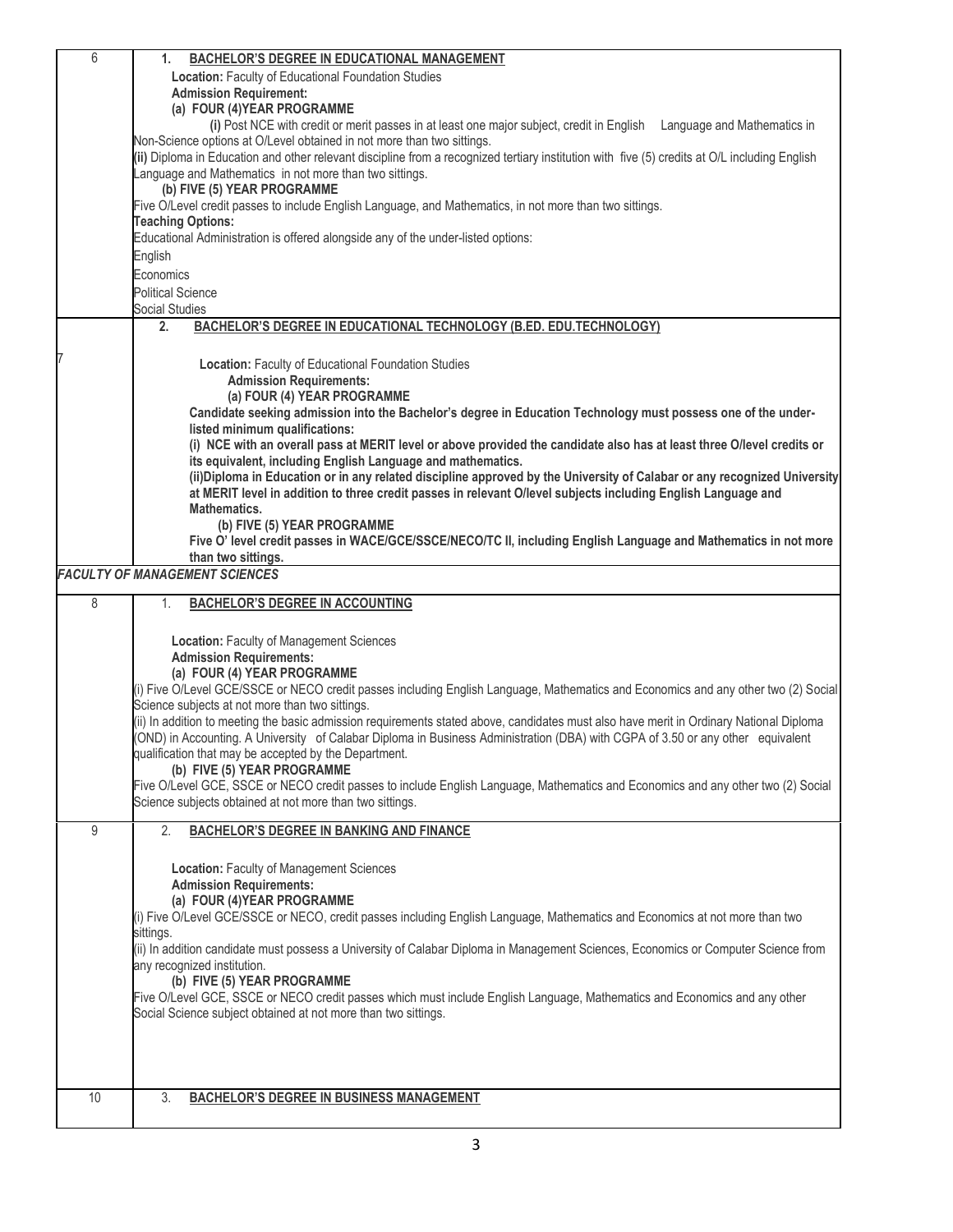|    | Location: Faculty of Management Sciences                                                                                                                                                                                                                                       |
|----|--------------------------------------------------------------------------------------------------------------------------------------------------------------------------------------------------------------------------------------------------------------------------------|
|    | <b>Admission Requirements:</b>                                                                                                                                                                                                                                                 |
|    | (a) FOUR (4) YEAR DIRECT ENTRY PROGRAMME<br>Candidate for the four (4) Year Evening Programme must in addition to five (5) credits including English Language and Mathematics at the                                                                                           |
|    | O/level also posses OND in Business Administration, Banking and Finance, Accounting or Marketing merit level and above from a                                                                                                                                                  |
|    | recognized institution. Candidates with Higher National Diploma (HND) with at least lower credit in the relevant field and equally those with                                                                                                                                  |
|    | University Degree may also apply.                                                                                                                                                                                                                                              |
|    | (b) FIVE (5) YEAR PROGRAMME                                                                                                                                                                                                                                                    |
|    | Candidates for the five (5) Year Evening Programme must obtain five (5) credit passes including English Language, Mathematics,                                                                                                                                                 |
|    | Economics and any other Social Science subject in SSCE or its equivalent obtained at not more than two (2) sittings.                                                                                                                                                           |
| 11 | <b>BACHELOR OF SCIENCE DEGREE IN MARKETING</b><br>4.                                                                                                                                                                                                                           |
|    |                                                                                                                                                                                                                                                                                |
|    | Location: Faculty of Management Sciences                                                                                                                                                                                                                                       |
|    | <b>Admission Requirements:</b>                                                                                                                                                                                                                                                 |
|    | FOUR (4) YEAR DIRECT ENTRY PROGRAMME                                                                                                                                                                                                                                           |
|    | Candidate for the four (4) Year Evening Programme must in addition to meeting the requirements stated above also posses the University                                                                                                                                         |
|    | of Calabar Diploma (ND) or (OND) in the relevant field at merit level and above from a recognized institution. Candidates with the Higher<br>National Diploma (HND) with Lower Credit in the relevant field, and equally those with University Degree may also apply. Academic |
|    | Transcripts are required in all cases for the Direct Entry Admission.                                                                                                                                                                                                          |
|    | (b) FIVE (5) YEAR PROGRAMME                                                                                                                                                                                                                                                    |
|    | Candidate for the five (5) Year Evening Programme must obtain five (5) credit passes including English Language, Mathematics,                                                                                                                                                  |
|    | Economics and any other Social Science subject in SSCE or its equivalent obtained at not more than two sittings.                                                                                                                                                               |
|    |                                                                                                                                                                                                                                                                                |
|    | 5. BACHELOR'S DEGREE IN PUBLIC ADMINISTRATION (BPA)                                                                                                                                                                                                                            |
| 12 |                                                                                                                                                                                                                                                                                |
|    | Location: Faculty of Management Sciences<br><b>Admission Requirements:</b>                                                                                                                                                                                                     |
|    |                                                                                                                                                                                                                                                                                |
|    |                                                                                                                                                                                                                                                                                |
|    | FOUR (4) YEAR PROGRAMME                                                                                                                                                                                                                                                        |
|    |                                                                                                                                                                                                                                                                                |
|    | In addition to the basic entry requirement, applicant should possess a Diploma from a recognized institution in these relevant                                                                                                                                                 |
|    | frields. Public Administration, Personnel Management, Applied Economics, Political Science, Social Work, Business Administration, Law,<br>Mass Communication and Philosophy                                                                                                    |
|    | 0R                                                                                                                                                                                                                                                                             |
|    | Hold ND/HND/NCE or equivalent qualifications in a relevant course from institutions recognized by the University.                                                                                                                                                              |
|    |                                                                                                                                                                                                                                                                                |
|    | <b>FIVE (5) YEAR PROGRAMME</b>                                                                                                                                                                                                                                                 |
|    |                                                                                                                                                                                                                                                                                |
|    | Five O/Level credits in GCE, SSCE, WAEC, NECO or its equivalent to include English<br>Language, Government and Mathematics                                                                                                                                                     |
|    | in not more than two (2) sittings.                                                                                                                                                                                                                                             |
| 13 | 6. BACHELOR'S DEGREE IN POLICY AND ADMINISTRATIVE STUDIES(PAS)                                                                                                                                                                                                                 |
|    |                                                                                                                                                                                                                                                                                |
|    | Location: Faculty of Management Sciences                                                                                                                                                                                                                                       |
|    | <b>Admission Requirements:</b>                                                                                                                                                                                                                                                 |
|    | (a) FOUR (4) YEAR PROGRAMME                                                                                                                                                                                                                                                    |
|    | Any applicant should possess a diploma from a recognized institution in any of these relevant fields: Public Administration, Personal                                                                                                                                          |
|    | Management, Applies Economics, Political Science, Social Work, Business Administration, Law Mass Communication and Philosophy.                                                                                                                                                 |
|    | <b>OR</b><br>Hold ND/HND/NCE or equivalent qualifications in a relevant course from institutions recognized by the University.                                                                                                                                                 |
|    | (b) FIVE (5) YEAR PROGRAMME                                                                                                                                                                                                                                                    |
|    | Admission is open to holders of the following:                                                                                                                                                                                                                                 |
|    | 5 Credit passes in SSCE/GCE/WACE/NECO which must include English Language, Government, Mathematics and any two Art or social                                                                                                                                                   |
|    | Science subjects obtained in not more than two sittings.                                                                                                                                                                                                                       |
|    |                                                                                                                                                                                                                                                                                |
|    |                                                                                                                                                                                                                                                                                |
|    |                                                                                                                                                                                                                                                                                |
|    |                                                                                                                                                                                                                                                                                |
|    | <b>FACULTY OF SOCIAL SCIENCES</b>                                                                                                                                                                                                                                              |
| 14 | 1. BACHELOR'S DEGREE IN SOCIAL WORK (SWK)                                                                                                                                                                                                                                      |
|    |                                                                                                                                                                                                                                                                                |
|    |                                                                                                                                                                                                                                                                                |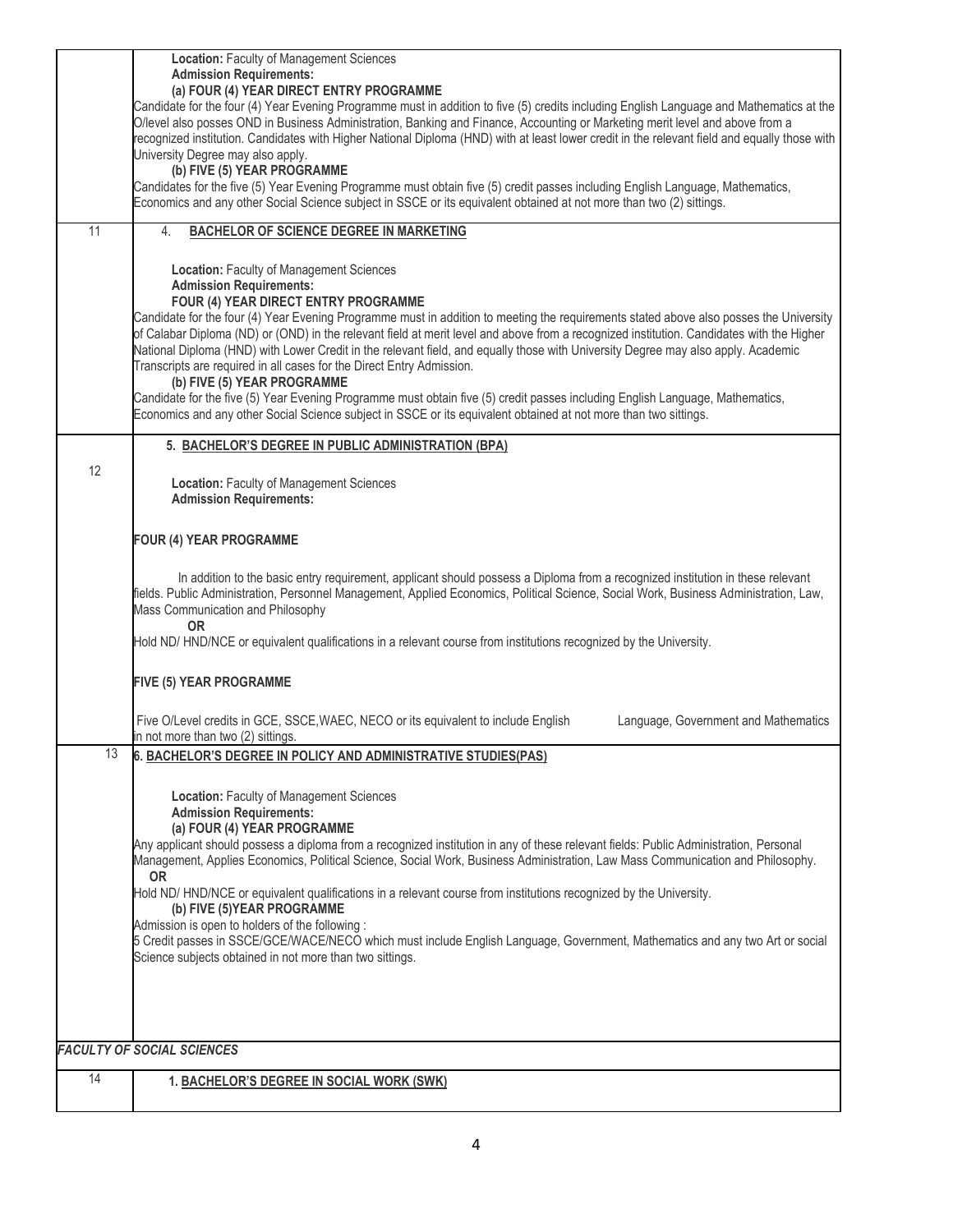|    | Location: Faculty of Social Sciences                                                                                                                                                                                                                                                                                                                                                                                                                                                                                                                                                            |
|----|-------------------------------------------------------------------------------------------------------------------------------------------------------------------------------------------------------------------------------------------------------------------------------------------------------------------------------------------------------------------------------------------------------------------------------------------------------------------------------------------------------------------------------------------------------------------------------------------------|
|    | <b>Admission Requirements:</b>                                                                                                                                                                                                                                                                                                                                                                                                                                                                                                                                                                  |
|    | Entry into the degree programme could be obtained either through the University Matriculation<br>Examination (UME) or Direct Entry<br>(DE). Students with acceptable score points (above 200) and as to be determined by the (Central Admission Board) in the Joint<br>Matriculation Examination are expected to have five O'level credits in relevant Arts or Social Sciences subjects, Viz: English Language,<br>Mathematics, Government, History, Economics, Geography, Christian Religious knowledge, Tourism and Civic Education.<br><b>Direct Entry</b>                                   |
|    | For Direct Entry (3 years) the department accepts Diploma in Social Work with a pass at the Credit level from its own University or<br>equivalent qualification from a recognized University. In addition to the above, the candidate must also possess the basic qualification of at<br>least five (5) credits at the GCE/WASC/SSCE/NECO in one sitting or two sittings, one of which must be English Language and<br>Mathematics.<br>OR                                                                                                                                                       |
|    | (i) Five (5) papers in GCE/WASCE/SSCE including at least 2 papers at the advanced level (A-Level): the O-Level papers must include a<br>credit in English and Mathematics.<br><b>OR</b>                                                                                                                                                                                                                                                                                                                                                                                                         |
|    | (ii) Practicing professionals with Diploma in Social Work, or equivalent (e.g. Social Welfare, Social Development, Youth Development,<br>Rural-Development, Community Development), Theatre Arts, H.Sc., OND, Philosophy, English, DBA with at least three (3) years post<br>qualification experience.                                                                                                                                                                                                                                                                                          |
|    | It should be noted that all direct entry candidates shall be admitted for 3 years programme and<br>UME students will run 4<br>years full time programme.                                                                                                                                                                                                                                                                                                                                                                                                                                        |
| 15 | 2. BACHELOR'S DEGREE IN SOCIOLOGY                                                                                                                                                                                                                                                                                                                                                                                                                                                                                                                                                               |
|    | Location: Faculty of Social Sciences                                                                                                                                                                                                                                                                                                                                                                                                                                                                                                                                                            |
|    | <b>Admission Requirements:</b><br>Entry into the degree programme could be obtained either through the University Matriculation<br>Examination (UME) or Direct Entry<br>(DE). Students with acceptable score points (above 200) and as to be determined by the (Central Admission Board) in the Joint<br>Matriculation Examination are expected to have five O'level credits in relevant Arts or Social Sciences subjects, Viz: English Language,<br>Mathematics, Government, History, Economics, Geography, Christian Religious knowledge, Tourism and Civic Education.<br><b>Direct Entry</b> |
|    | For Direct Entry (3 years) the department accepts Diploma in Social Work with a pass at the Credit level from its own University or<br>equivalent qualification from a recognized University. In addition to the above, the candidate must also possess the basic qualification of at<br>least five (5) credits at the GCE/WASC/SSCE/NECO in one sitting or two sittings, one of which must be English Language and<br>Mathematics.                                                                                                                                                             |
|    | <b>OR</b><br>(i) Five (5) papers in GCE/WASCE/SSCE including at least 2 papers at the advanced level (A-Level): the O-Level papers must include a<br>credit in English and Mathematics.<br>0R                                                                                                                                                                                                                                                                                                                                                                                                   |
|    | (ii) Practicing professionals with Diploma in Social Work, or equivalent (e.g. Social Welfare, Social Development, Youth Development,<br>Rural-Development, Community Development), Theatre Arts, H.Sc., OND, Philosophy, English, DBA with at least three (3) years post<br>qualification experience.                                                                                                                                                                                                                                                                                          |
|    | It should be noted that all direct entry candidates shall be admitted for 3 years programme and<br>UME students will run 4<br>years full time programme.                                                                                                                                                                                                                                                                                                                                                                                                                                        |
|    | ADMISSION REQUIREMENTS INTO THE PART TIME PROGRAMME FOR B.Sc.<br><b>CRIMINOLOGY &amp;SECURITY STUDIES</b>                                                                                                                                                                                                                                                                                                                                                                                                                                                                                       |
|    | Entry into the degree programme could be obtained by buying forms through the                                                                                                                                                                                                                                                                                                                                                                                                                                                                                                                   |
|    | University CES unit. Students are expected to have Five O' Level Credits in relevant arts or                                                                                                                                                                                                                                                                                                                                                                                                                                                                                                    |
|    | Social Sciences subjects, Viz: English Language, Mathematics and any three relevant<br>subjects.                                                                                                                                                                                                                                                                                                                                                                                                                                                                                                |
|    | <b>DIRECT ENTRY</b>                                                                                                                                                                                                                                                                                                                                                                                                                                                                                                                                                                             |
|    | For Direct Entry (4 years) the Department accepts Diploma essentially in Social Work,<br>GCE (A/L), IJMB, JUPEB and NCE with good grades of credit and above, and from<br>recognized institutions in relevant fields, such as community development, criminology,<br>political science/public administration, public/local government administration.<br>- In<br>addition, the Department accepts credits in five other relevant social sciences/Arts O' Level<br>subjects, including mathematics.                                                                                              |
|    |                                                                                                                                                                                                                                                                                                                                                                                                                                                                                                                                                                                                 |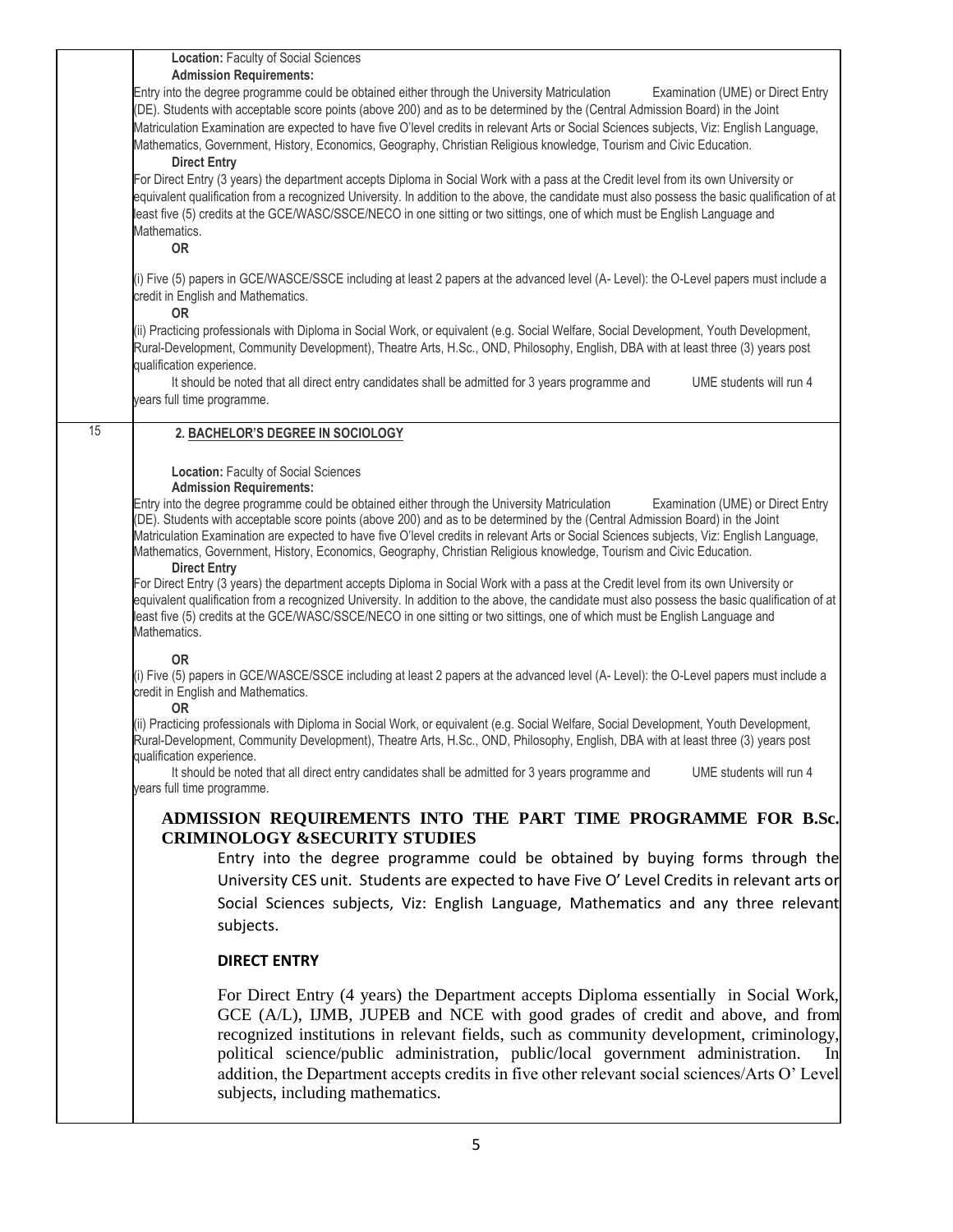|    | The Department runs both Full-Time (FT) and Part-Time (PT) programmes in Criminology<br>& Security studies all in Sociology.                                                                                                                                                                                                                                                                                                                                                                                                                                                                                                                                                                                                                                                                                                                                                                                                    |
|----|---------------------------------------------------------------------------------------------------------------------------------------------------------------------------------------------------------------------------------------------------------------------------------------------------------------------------------------------------------------------------------------------------------------------------------------------------------------------------------------------------------------------------------------------------------------------------------------------------------------------------------------------------------------------------------------------------------------------------------------------------------------------------------------------------------------------------------------------------------------------------------------------------------------------------------|
| 16 | <b>3. BACHELOR DEGREE IN ECONOMICS</b>                                                                                                                                                                                                                                                                                                                                                                                                                                                                                                                                                                                                                                                                                                                                                                                                                                                                                          |
|    | Location: Faculty of Social Sciences<br><b>Admission Requirements:</b><br>(b) FIVE (5) YEAR PROGRAMME<br>Credit passes in five subjects including English Language, Mathematics, Economics and any<br>Social Science / Science subjects in<br>SSCE/WAEC/GCE/NECO, in not more than two(2)<br>sittings.                                                                                                                                                                                                                                                                                                                                                                                                                                                                                                                                                                                                                          |
|    | <b>FACULTY OF ENVIRONMENTAL SCIENCES</b>                                                                                                                                                                                                                                                                                                                                                                                                                                                                                                                                                                                                                                                                                                                                                                                                                                                                                        |
| 17 | 1. BACHELOR'S DEGREE (B.SC) IN ENVIRONMENTAL RESOURCE MANAGEMENT (ERM)<br>Location: Faculty of Environmental Sciences<br><b>Admission Requirements:</b><br>(a) FOUR (4) YEAR PROGRAMME                                                                                                                                                                                                                                                                                                                                                                                                                                                                                                                                                                                                                                                                                                                                          |
|    | (i) Holders of the Ordinary Diploma of the Environmental Education of Unical or any other approved equivalent at Merit Level or above, with<br>additional (5) (five credits at not more than two sittings in the GCE, O/L, WASC, NECO, SSCE or NABTECH,<br>including English<br>Language and Mathematics and any other three related subjects.<br>(ii) Holders of NCE with Geography and any Social/Natural Sciences as main teaching<br>subject, provided the candidates has the<br>credits in not more than two sittings, including English Language and Mathematics<br>minimum University entry requirement of five<br>any other Science, Arts or Social Science subjects.<br>and<br>(b)FIVE (5) YEAR PROGRAMME<br>Candidates with minimum University entry requirements of five (5) credits, including<br>English Language and Mathematics and any<br>Subjects will be considered.<br>other Science, Arts or Social Science |
|    | <b>INSTITUTE OF PUBLIC POLICY AND ADMINISTRATION (IPPA)</b>                                                                                                                                                                                                                                                                                                                                                                                                                                                                                                                                                                                                                                                                                                                                                                                                                                                                     |
| 18 | 1. DIPLOMA IN PUBLIC ADMINISTRATION (DPA):<br>Duration: Two Academic Sessions.<br>Location: Institute of Public Policy & Administration (IPPA).<br><b>Admission Requirements:</b><br>For admission into this programme, candidate must possess a minimum of four (4) credits in<br>GCE O/L, SSCE, NECO, TC II from<br>the following subjects: Government, Economics or Commerce, C.R.K, Literature, Accounting or Mathematics with at least a Pass in<br>Language in not more than two sittings.<br>English                                                                                                                                                                                                                                                                                                                                                                                                                     |
| 19 | 2. DIPLOMA IN LOCAL GOVERNMENT (DLG)<br><b>Duration: Two Academic Sessions</b><br>Location: Institute of Public Policy & Administration (IPPA)<br><b>Admission Requirement:</b><br>For admission into this programme, candidate must possess a minimum of four (4) credits in<br>GCE O/L, SSCE, NECO, TC 11 from<br>Commerce, C.R.K, Literature, Accounting or Mathematics with at least a Pass<br>the following subjects: Government, Economics or<br>Language in not more than two sittings.<br>in English                                                                                                                                                                                                                                                                                                                                                                                                                    |
| 20 | 3. DIPLOMA IN PERSONNEL MANAGEMENT (DPM)                                                                                                                                                                                                                                                                                                                                                                                                                                                                                                                                                                                                                                                                                                                                                                                                                                                                                        |
|    | <b>Duration: Two Academic Sessions</b><br>Location: Institute of Public Policy & Administration (IPPA)<br><b>Admission Requirements:</b><br>For admission into this Programme, candidate must have a minimum of four (4) credits in GCE O/L, SSCE, NECO, TC II with at least a<br>Pass in English Language in not more than two sittings.                                                                                                                                                                                                                                                                                                                                                                                                                                                                                                                                                                                       |
| 21 | 4. DIPLOMA IN TOURISM AND HOTEL MANAGEMENT                                                                                                                                                                                                                                                                                                                                                                                                                                                                                                                                                                                                                                                                                                                                                                                                                                                                                      |
|    | <b>Duration:</b> Two Academic Sessions<br>Location: Institute of Public Policy & Administration (IPPA)<br><b>Admission Requirements:</b><br>For admission into the above programme, candidate must have a minimum of four (4) credits in<br>relevant subjects, including English                                                                                                                                                                                                                                                                                                                                                                                                                                                                                                                                                                                                                                                |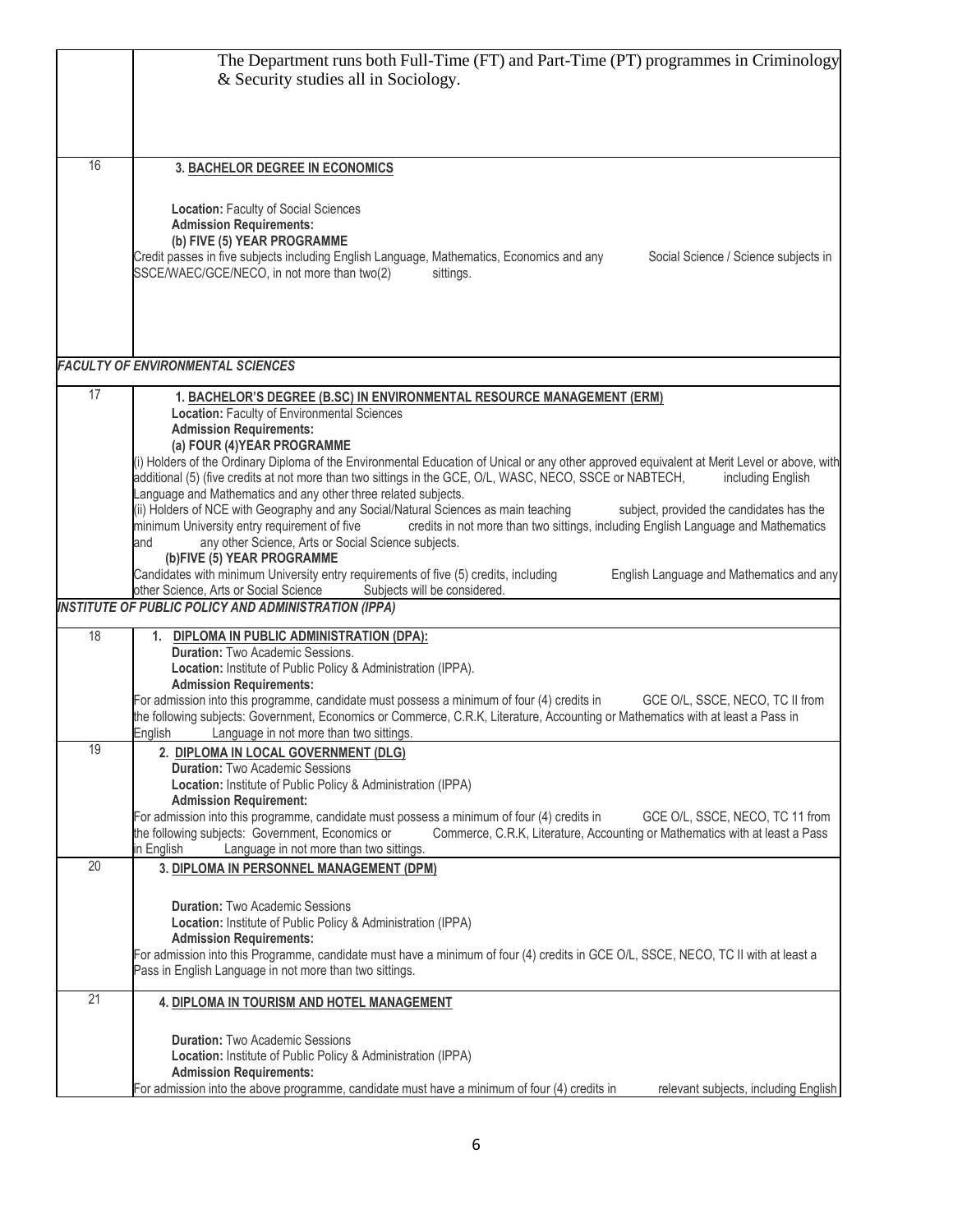|    | Language in GCE O/L, SSCE or NECO in not more than<br>two sittings.<br>Note that French is an advantage.                                                                                                                                                                                                                                                                                                                                                               |
|----|------------------------------------------------------------------------------------------------------------------------------------------------------------------------------------------------------------------------------------------------------------------------------------------------------------------------------------------------------------------------------------------------------------------------------------------------------------------------|
| 22 | 5. DIPLOMA IN BUSINESS ADMINISTRATION (DBA)                                                                                                                                                                                                                                                                                                                                                                                                                            |
|    | <b>Duration: Two Academic Sessions</b><br>Location: Institute of Public Policy & Administration (IPPA)<br><b>Admission Requirements:</b><br>At least five (5) credit passes in relevant subjects in GCE O'L/WASC/SSCE/NECO at not more<br>than two sittings. Subjects to<br>include; English, Mathematics and Economics.                                                                                                                                               |
| 23 | 6. DIPLOMA IN LAW (DL)                                                                                                                                                                                                                                                                                                                                                                                                                                                 |
|    | <b>Duration: Two Academic Sessions</b><br>Location: Institute of Public Policy & Administration (IPPA)<br><b>Admission requirement:</b><br>The minimum entry requirement for admission into Diploma in Law programme will be: Five (5) credits at maximum of two (2) sittings in<br>GCE O'L/WASC/SSCE/NECO, including English Language and Literature.                                                                                                                 |
| 24 | 7. DIPLOMA IN SOCIAL WORK (DSW)                                                                                                                                                                                                                                                                                                                                                                                                                                        |
|    | <b>Duration: Two Academic Sessions</b><br>Location: Institute of Public Policy & Administration (IPPA)<br><b>Admission requirement:</b><br>The minimum entry requirement for admission into Diploma in Social Work programme will be: credit pass in English Language, Christian<br>Bible Knowledge, Economics, Tourism, Citizenship Education, Government, Coomerce and at least a pass in Mathematics at not more<br>than two (2) sittings in GCE O'L/WASC/SSCE/NECO |
|    | <b>INSTITUTE OF EDUCATION (IOE)</b>                                                                                                                                                                                                                                                                                                                                                                                                                                    |
| 25 | 1. DIPLOMA IN ENVIRONMENTAL EDUCATION (DEE)                                                                                                                                                                                                                                                                                                                                                                                                                            |
|    | <b>Duration: Two Academic Sessions</b><br><b>Location: Institute of Education</b><br>Applicant must be holder of GCE O/L, WAEC/SSCE/NECO or equivalent with four (4)<br>credits in four (4) relevant teaching<br>subjects and at least a credit level Pass in English Language<br>in at most two sittings                                                                                                                                                              |
| 26 | 2. DIPLOMA IN EDUCATIONAL TECHNOLOGY (DET)                                                                                                                                                                                                                                                                                                                                                                                                                             |
|    | <b>Duration: Two Academic Sessions</b><br>Location: Institution of Education<br>Candidates withGCE O/L, WAEC/SSCE/NECO or equivalent withat least four(4) credits in<br>relevant teaching subjects,<br>including English Language and Mathematics in one sitting.                                                                                                                                                                                                      |
| 27 | 3. DIPLOMA IN PRE-PRIMARY AND BASIC EDUCATION (DPBE)                                                                                                                                                                                                                                                                                                                                                                                                                   |
|    | <b>Duration:</b> Two Academic Sessions<br><b>Location: Institute of Education</b><br><b>Admission Requirements:</b><br>Candidate with GCE O'L/WAEC/SSCE/NECO or equivalent at least four (4) credits in relevant<br>subjects including English Language<br>and Mathematics in one sitting.<br>Any other qualification acceptable to the University of Calabar for a Diploma Programme admission.                                                                       |
| 28 | 4. DIPLOMA IN LIBRARY AND INFORMATION SCIENCE (DLIS)                                                                                                                                                                                                                                                                                                                                                                                                                   |
|    | <b>Duration: Two Academic Sessions</b><br><b>Location: Institute of Education</b><br><b>Admission Requirements:</b><br>Minimum requirement for admission into Diploma in Library and Information Science Programme is four (4) O/level credits or its equivalent,<br>including English Language and Mathematics at not more than two sittings.                                                                                                                         |
| 29 | 5. DIPLOMA IN EDUCATION (DE)                                                                                                                                                                                                                                                                                                                                                                                                                                           |
|    | <b>Duration: Two Academic Sessions</b><br><b>Location: Institute of Education</b>                                                                                                                                                                                                                                                                                                                                                                                      |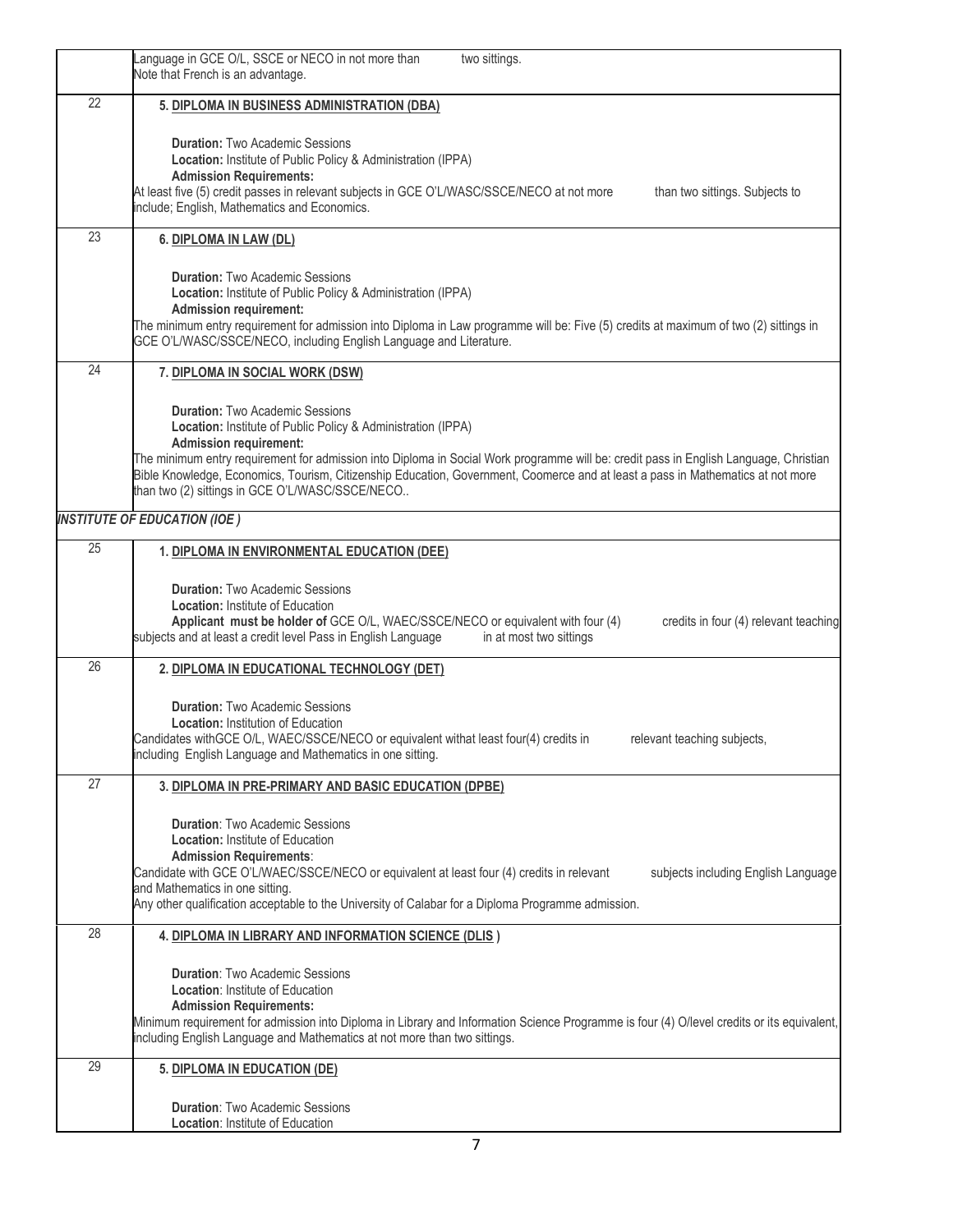|                                                                       | <b>Admission Requirements:</b><br>Candidates must be holder of GCE O'L/WAEC/ SSCE/NECO/TCII with credits in four (4) relevant teaching subjects including English<br>anguage and Mathematics.                                                                                                                                                                                                                                                                                                                                                                                                                                                                 |  |
|-----------------------------------------------------------------------|---------------------------------------------------------------------------------------------------------------------------------------------------------------------------------------------------------------------------------------------------------------------------------------------------------------------------------------------------------------------------------------------------------------------------------------------------------------------------------------------------------------------------------------------------------------------------------------------------------------------------------------------------------------|--|
| <b>BASSEY ANDAH INSTITUTE FOR ASIAN AND AFRICAN STUDIES (BAIFASS)</b> |                                                                                                                                                                                                                                                                                                                                                                                                                                                                                                                                                                                                                                                               |  |
| 30                                                                    | 1. DIPLOMA IN THEATRE AND MEDIA STUDIES (DTMS)<br><b>Duration:</b> Two academic sessions<br>Location: Bassey Andah Institute for African and Asian Studies<br><b>Admission Requirements:</b><br>Interested candidates for Diploma in Theatre and Media Studies programme must possess a minimum of four (4) credits which must<br>include English Language and Mathematics and any other two Arts or Social Science subjects nor more than two (2) sittings. A candidate<br>of GCE O'L/WASC/SSCE or NECO is acceptable.                                                                                                                                       |  |
| 31                                                                    | 2. DIPLOMA IN AFRICAN AND ASIAN STUDIES (DAAS)<br><b>Duration:</b> Two academic sessions<br>Location: Bassey Andah Institute for African and Asian Studies                                                                                                                                                                                                                                                                                                                                                                                                                                                                                                    |  |
|                                                                       | <b>Admission Requirements:</b><br>Interested candidates should possess a minimum of 4 credits passes in WASSE/NECO/GCE in English Language, English Literature,<br>Economics, History/Government, Christian Religious Studies and Mathematics<br>Certificate in Theatre Studies, Journalism and mass Communication or related disciplines from recognized universities, provided the<br>candidate has at least four (4) credits passes including English Language, English Literature, History/Government and Mathematics at the<br>Ordinary level.<br>The Teacher Grade II Certificate with at least a credit at the Merit level including English Language. |  |
| 32                                                                    | 3. DIPLOMA IN GENDER DEVELOPMENT STUDIES (DGDS)<br><b>Duration:</b> Two academic sessions<br>Location: Bassey Andah Institute for African and Asian Studies                                                                                                                                                                                                                                                                                                                                                                                                                                                                                                   |  |
|                                                                       | <b>Admission Requirements:</b><br>Applicants must have at least five (5) credits in relevant subjects in GCE O'L/WASC/SSCE at not more than two sittings but which must<br>include English Language and Mathematics.                                                                                                                                                                                                                                                                                                                                                                                                                                          |  |
| 33                                                                    | 4. DIPLOMA IN INTERNATIONAL RELATION AND DIPLOMACY (DIRD)<br><b>Duration:</b> Two academic sessions<br>Location: Bassey Andah Institute for African and Asian Studies                                                                                                                                                                                                                                                                                                                                                                                                                                                                                         |  |
|                                                                       | <b>Admission Requirements:</b><br>Applicants must have at least five (5) credits in relevant subjects in GCE O'L/WASC/SSCE at not more than two sittings but which must<br>include English Language and Mathematics.                                                                                                                                                                                                                                                                                                                                                                                                                                          |  |
| 34                                                                    | 5. DIPLOMA IN ARCHAEOLOGY AND ANTHROPOLOGY (DAA)                                                                                                                                                                                                                                                                                                                                                                                                                                                                                                                                                                                                              |  |
|                                                                       | <b>Duration:</b> Two academic sessions<br>Location: Bassey Andah Institute for African and Asian Studies                                                                                                                                                                                                                                                                                                                                                                                                                                                                                                                                                      |  |
|                                                                       | <b>Admission Requirements:</b>                                                                                                                                                                                                                                                                                                                                                                                                                                                                                                                                                                                                                                |  |